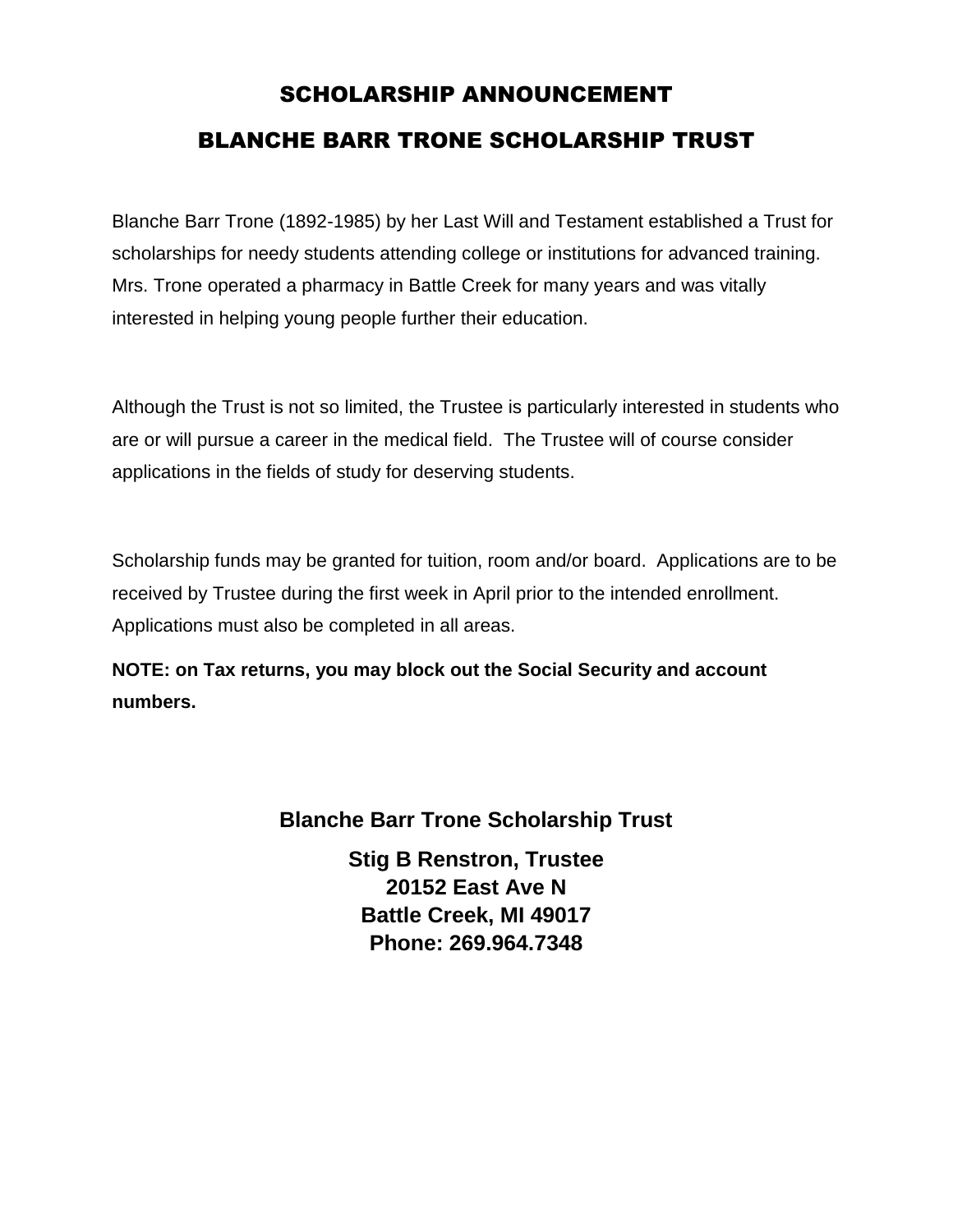## **BLANCHE BARR TRONE SCHOLARSHIP FUND**

#### **APPLICATION FOR SCHOLARSHIP**

|                                                                                     | <b>Street</b> |                      |              |                                                                                                                       |  |     |                       |
|-------------------------------------------------------------------------------------|---------------|----------------------|--------------|-----------------------------------------------------------------------------------------------------------------------|--|-----|-----------------------|
|                                                                                     | City          |                      | <b>State</b> |                                                                                                                       |  | Zip |                       |
|                                                                                     |               |                      |              |                                                                                                                       |  |     |                       |
| 4. Marital Status: ( ) Married ( ) Single ( ) Divorced                              |               |                      |              |                                                                                                                       |  |     |                       |
|                                                                                     |               |                      |              | <u> 1989 - Johann Harry Harry Harry Harry Harry Harry Harry Harry Harry Harry Harry Harry Harry Harry Harry Harry</u> |  |     |                       |
|                                                                                     |               |                      |              |                                                                                                                       |  |     |                       |
| 6. Educational background:                                                          |               |                      |              |                                                                                                                       |  |     |                       |
| a. High School Graduate () Yes (                                                    |               |                      | ) No         |                                                                                                                       |  |     |                       |
| Name of School                                                                      |               | Address              |              |                                                                                                                       |  |     | <b>Years Attended</b> |
| (Please attach a transcript of high school grades for at least the last two years.) |               |                      |              |                                                                                                                       |  |     |                       |
| b. College or institution of advanced training:                                     |               |                      |              |                                                                                                                       |  |     |                       |
| Name of School                                                                      |               | Address              |              |                                                                                                                       |  |     | <b>Years Attended</b> |
| Name of School                                                                      |               | Address              |              |                                                                                                                       |  |     | <b>Years Attended</b> |
| Degree                                                                              |               | Major Field of Study |              |                                                                                                                       |  |     |                       |
| (Please attach a transcript)                                                        |               |                      |              |                                                                                                                       |  |     |                       |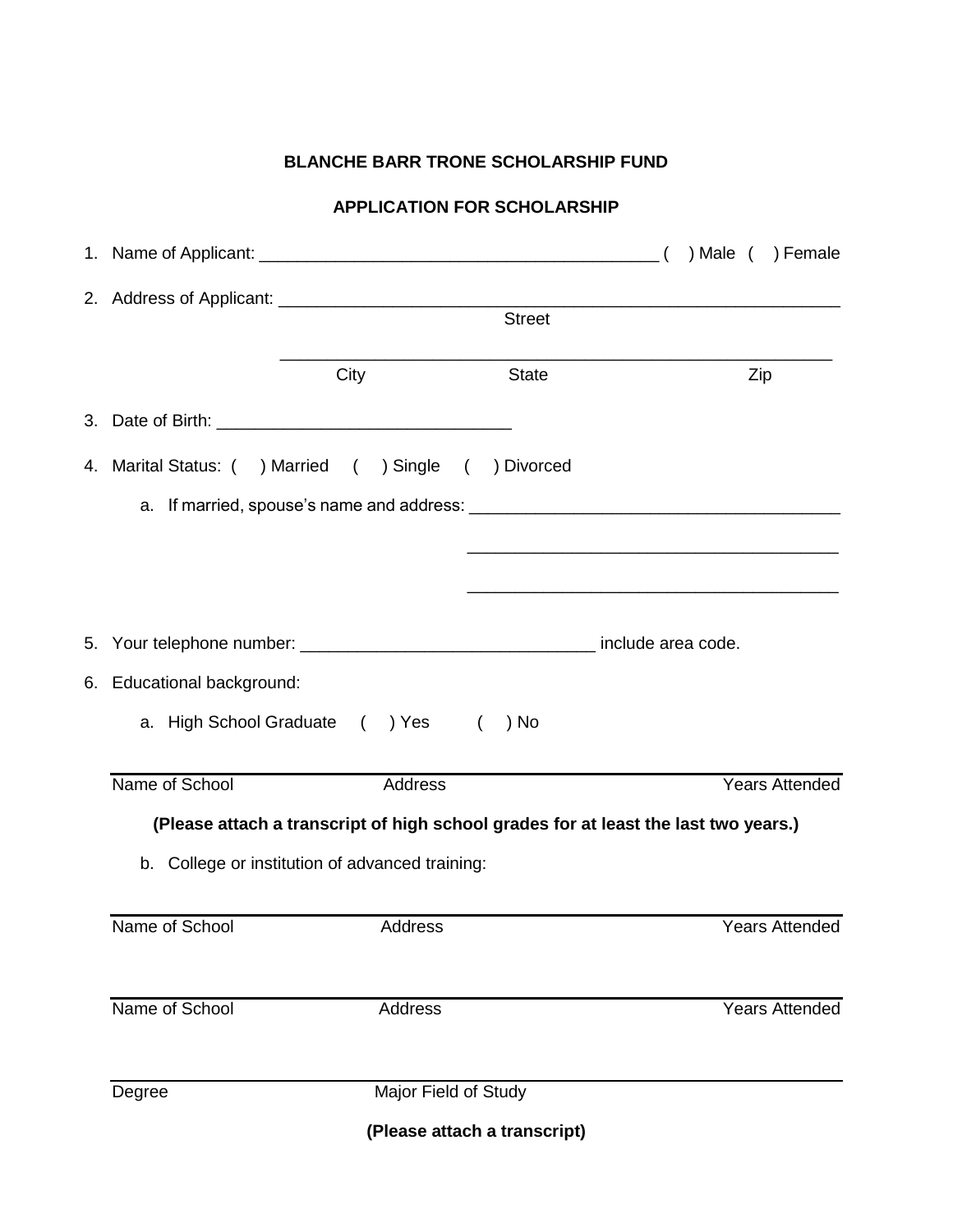7. College or institution for which you seek scholarship:

| a.                                                     |                                                                                                                                             |            |         |  |  |  |
|--------------------------------------------------------|---------------------------------------------------------------------------------------------------------------------------------------------|------------|---------|--|--|--|
|                                                        | Address<br>Name                                                                                                                             |            |         |  |  |  |
|                                                        |                                                                                                                                             |            |         |  |  |  |
| C.                                                     |                                                                                                                                             |            |         |  |  |  |
|                                                        | 1. If you have not previously attended, attach a copy of the acceptance letter.                                                             |            |         |  |  |  |
| d.                                                     | (Not to exceed 1 school year)                                                                                                               |            |         |  |  |  |
| е.                                                     |                                                                                                                                             |            |         |  |  |  |
| f.                                                     | Board: (Per semester or term; attach verification)                                                                                          |            |         |  |  |  |
|                                                        | g. Lodging: (Per semester or term; attach verification)<br>h. Years of study to be pursued at this institution: ___________________________ |            |         |  |  |  |
|                                                        |                                                                                                                                             |            |         |  |  |  |
| 8. Personal and educational references (non relative): |                                                                                                                                             |            |         |  |  |  |
| a.                                                     | Address<br>Name                                                                                                                             | Occupation | Phone # |  |  |  |
| b.                                                     | Address<br>Name                                                                                                                             | Occupation | Phone # |  |  |  |
| c.                                                     | Address<br>Name                                                                                                                             | Occupation | Phone # |  |  |  |
|                                                        | 9. Person who will always be able to reach you:                                                                                             |            |         |  |  |  |
| Name                                                   | Address                                                                                                                                     |            | Phone # |  |  |  |
|                                                        | 10. State why you need and feel deserving of a scholarship:                                                                                 |            |         |  |  |  |